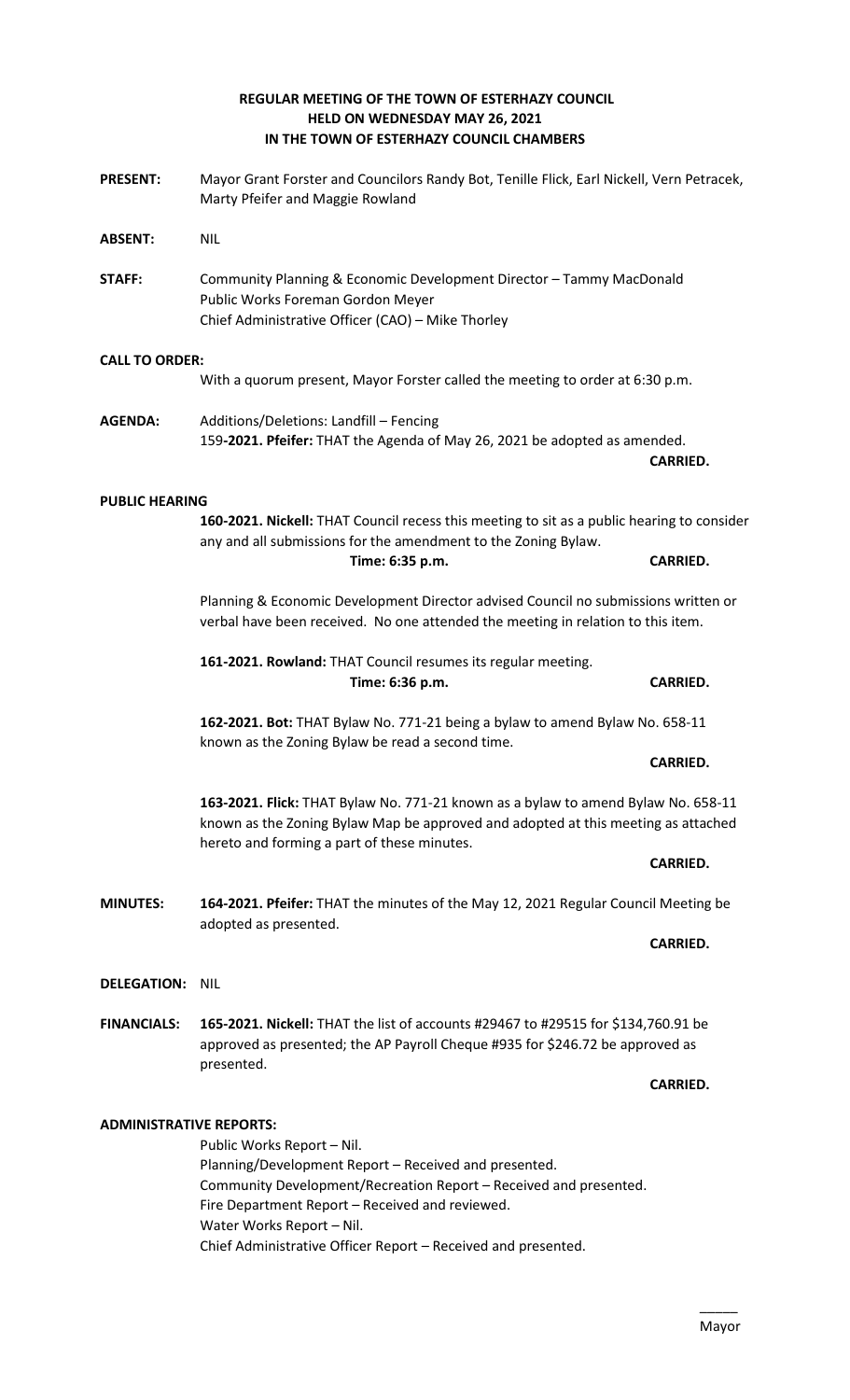# **REGULAR MEETING OF THE TOWN OF ESTERHAZY COUNCIL HELD ON WEDNESDAY MAY 26, 2021**

**166-2021. Flick:** THAT Council accepts the tender from The Nancy Johnson Group in the amount of \$2,500 commission per sale of the lots in Sylvite Subdivision and Margaret Court; enter into a three-year contractual agreement for same.

**167-2021. Nickell:** THAT we hire Michelle Fuhr for the full-time position of Accounting Clerk (Administrative Clerk II) commencing May 31, 2021 with the hourly wage of \$22.00, a six-month probationary period.

**168-2021. Rowland:** THAT we hire Crystal Sabo for the full-time position of Administrative Assistant (Administrative Clerk I) commencing June 14, 2021 with the hourly wage of \$20.50, a six-month probationary period.

Mayor Forster left chambers at 6:57 p.m. – declaring a conflict of interest on the next item of business.

Deputy Mayor Pfeifer took over the Chair.

# **STAFF – COMMUNITY DEVELOPMENT & RECREATION DIRECTOR**

**169-2021. Bot:** THAT we hire Garth Forster for the full-time position of Community Development & Recreation Director commencing June 21, 2021 with a salary of \$59,000 per annum with a six-month probationary period and once probation has been completed, a rate of pay will be \$60,000 per annum.

Mayor Forster returned to chambers at 6:59 p.m. Deputy Mayor Pfeifer returns the Chair to Mayor Forster at 6:59 p.m.

#### **ADMINISTRATION REPORTS**

**170-2021. Petracek:** THAT the Administrative reports be accepted as presented.

**CARRIED.**

**CARRIED.** 

**MAYOR/COUNCIL REPORTS:**

Nil

**OLD BUSINESS:** Landfill – 2021 – 2023 Rates Drainage Application E5002349 Fire Ban Landfill Fencing

**LANDFILL – 2021-2023 RATES**

**171-2021. Rowland:** THAT Council accept and approve of the new 2021-2023 Esterhazy Landfill rates as amended commencing July 1, 2021.

**CARRIED.** 

**FIRE BAN 172-2021. Bot:** THAT Council approves of lifting the fire ban effective May 21, 2021. **CARRIED.** 

#### **NEW BUSINESS:**

Tax Enforcement Resident Request - Crosswalk at 4th Avenue & East Drive Resident Request - Broadview Road Paving Four-Town Journal – Grad 2021 Advertisement 2021 Parent Grad Committee – Parade Route Bylaw No. 773-21 \_\_\_\_\_

### **REAL ESTATE TENDER**

**STAFF – ACCOUNTING CLERK**

**STAFF – ADMINISTRATIVE ASSISTANT**

**CARRIED.** 

**CARRIED.** 

**CARRIED.**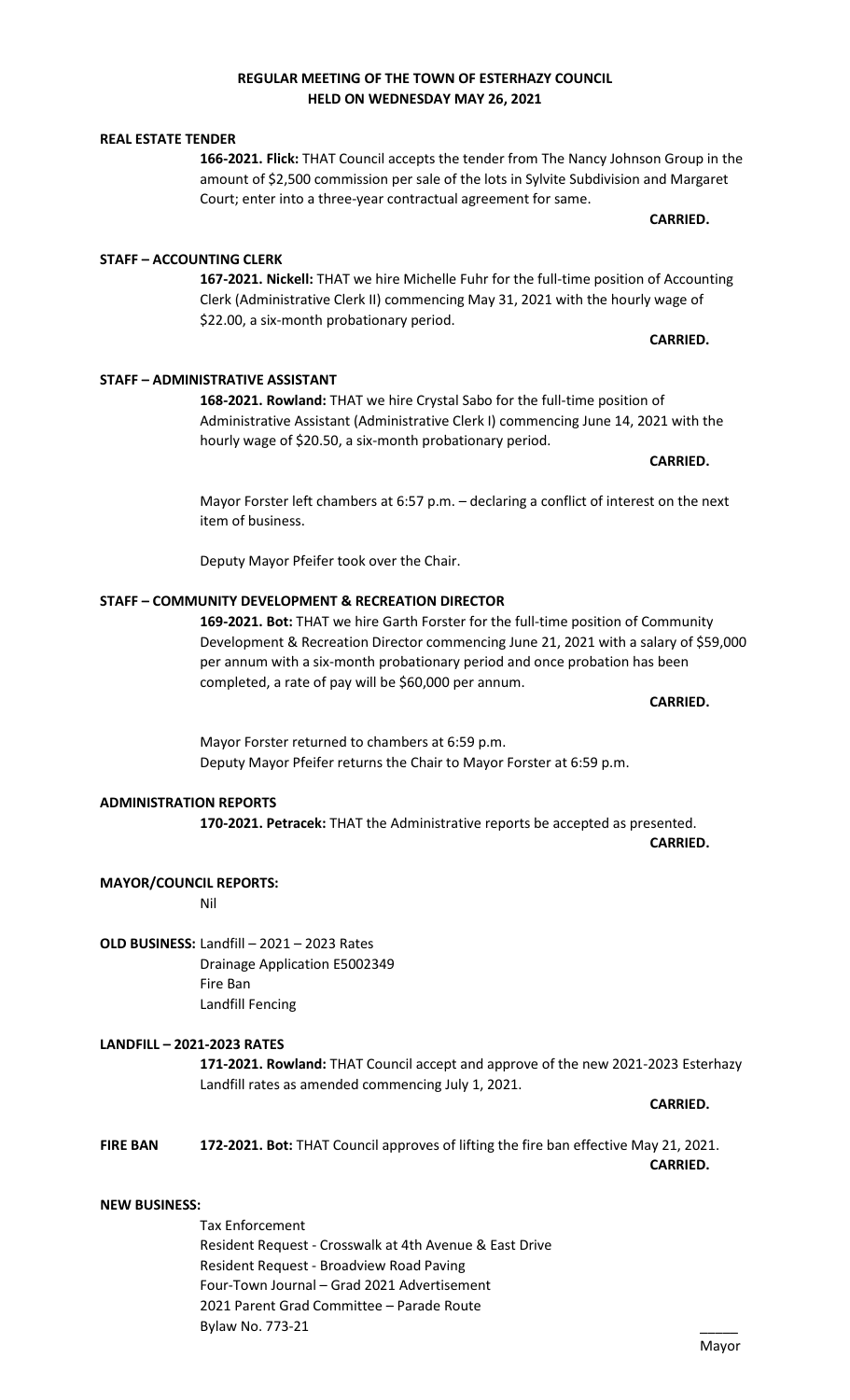#### **REGULAR MEETING OF THE TOWN OF ESTERHAZY COUNCIL HELD ON WEDNESDAY MAY 26, 2021**

**173-2021. Rowland**: THAT, as allowed in Section 3(3) of the Tax Enforcement Act, Council remove for the List of Land in Arrears all properties in which the tax arrears do not exceed 50% of the previous year's tax levy.

**174-2021. Nickell:** THAT Council instruct the Chief Administrative Officer to prepare and advertise in the Four Town Journal, the Tax Enforcement list as per Section 4 of the Tax Enforcement Act.

**175-2021. Rowland:** THAT Council approve to paid for an ad in the Four-Town Journal for the 2021 Grad advertisement at the cost of \$30.00 plus applicable taxes.

**BYLAW 773-21 176-2021. Nickell:** THAT Bylaw 773-21 being a bylaw to amend Bylaw No. 717-15 known as the agreement with tenants for the Esterhazy Airport be introduced and read a first

> **177-2021. Bot:** THAT Bylaw No. 773-21 being a bylaw to amend Bylaw No. 717-15 known as the agreement with tenants for the Esterhazy Airport be read a second time. **CARRIED.**

**178-2021. Rowland:** THAT Council proceed with the third reading of Bylaw 773-21. **CARRIED UNAMIOUSLY.** 

**179-2021. Flick:** THAT Bylaw No. 773-21 be read a third time, adopted and attached hereto.

# **CORRESPONDENCE:**

*Good Spirit School Division – In Focus Bylaw Enforcement – Reports Municipalities of Saskatchewan -Membership Vote on Rebranding RCMP Detachment – Visit Request Saskatchewan Federation of Police Officers -2021 Crime Prevention Guide*

# **CORRESPONDENCE**

**180-2021. Nickell:** THAT the correspondence be accepted as presented and filed. **CARRIED.** 

**IN-CAMERA 181-2021. Petracek:** THAT pursuant to *The Local Authority Freedom of Information and Protection of Privacy Act*, Council will be discussing personnel. **Time: 7:43 p.m. CARRIED.** 

#### **OUT OF CAMERA:**

**182-2021. Petracek:** THAT Council rise and report. **Time: 8:25 p.m. CARRIED.** 

# **PERSONNEL – RECREATION**

**183-2021. Rowland:** THAT Council accept the letter of resignation from Brenda Redman as Community Development & Recreation Director; wishing her congratulations with retirement from municipal government.

**CARRIED.** 

**TAX ENFORCEMENT**

**CARRIED.** 

**CARRIED.** 

**CARRIED.** 

**CARRIED.** 

# **CARRIED.**

# **FOUR-TOWN JOURNAL – GRAD 2021 ADVERTISEMENT**

time.